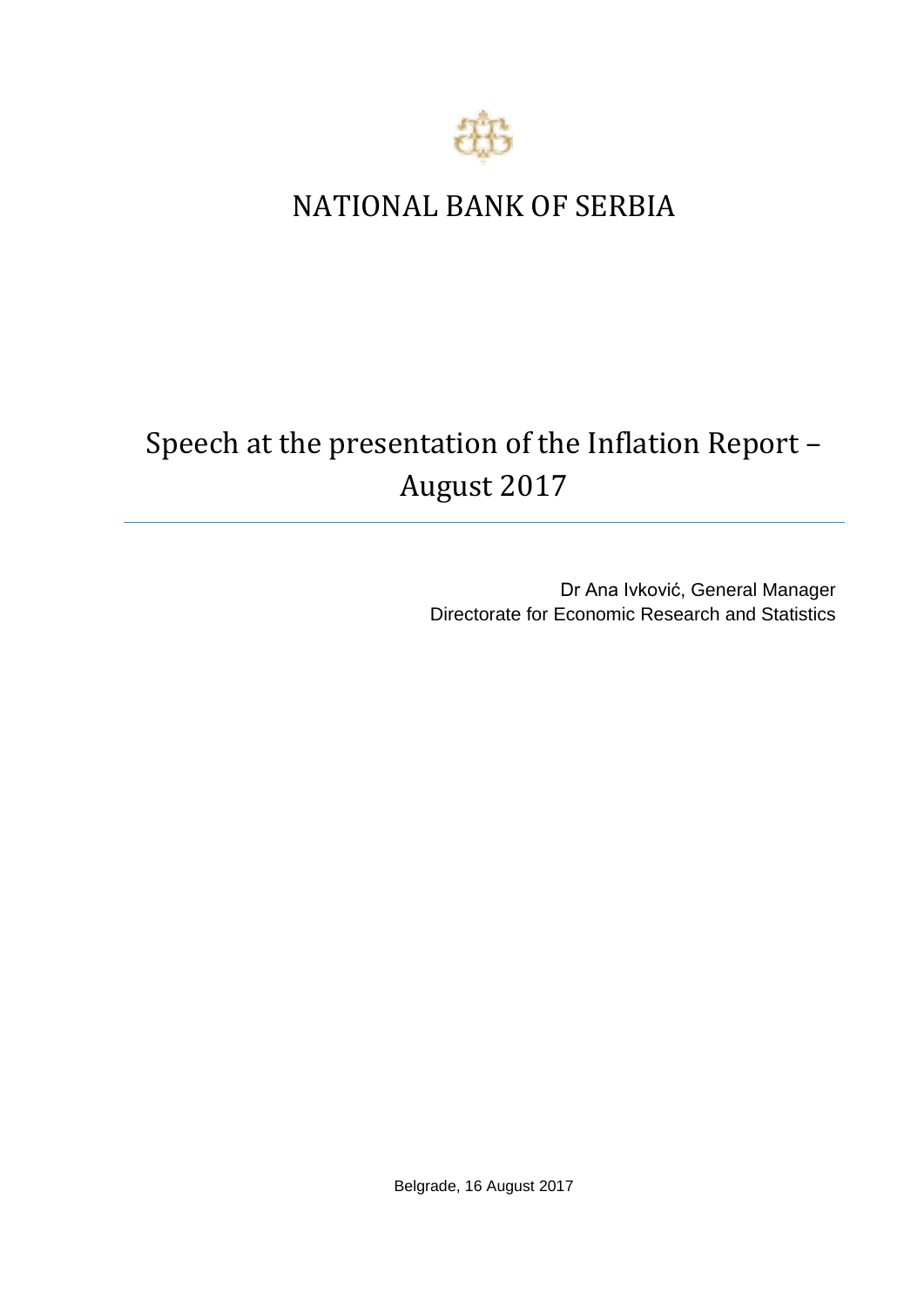#### *Ladies and gentlemen, esteemed members of the press, dear colleagues*

Welcome to the presentation of the August *Inflation Report*. After the Governor gave an overview of the work of the National Bank of Serbia and the results achieved in favour of citizens and the economy over the past five years, we shall focus on the current economic developments and our new macroeconomic projections.

Since the start of the year, inflation has moved within the new, lower target band of  $3.0\pm1.5\%$ . Its movement over the past several months confirms our estimate from May – in early 2017 it was driven by higher prices of a small number of products and services, with inflationary pressures remaining low. In the second quarter, consumer prices grew at a slower pace than expected in May. Along with falling imported inflation, this is one of the reasons why **we revised downward the new inflation projection compared to the projection that we presented to you in May, both for this and next year**.



At the same time, economic activity is expected to rise in the coming period, aided mainly by acceleration of growth in the euro area and our other important trade partners, continued recovery of domestic demand, the diversified inflow of foreign direct investment, and further improvement in the business and investment environment.

Commodity exports continued to post high year-on-year growth since early 2017, while the rise in imports was largely due to greater needs of industry for equipment and intermediate goods. In the remainder of the year, we expect exports to step up and imports to slow down, which was evident in June as well, which is why we kept our projection of the current account deficit at around 4% of GDP this

Chart 2 **GDP growth projection**  (y-o-y rates, in %)



<sup>1</sup>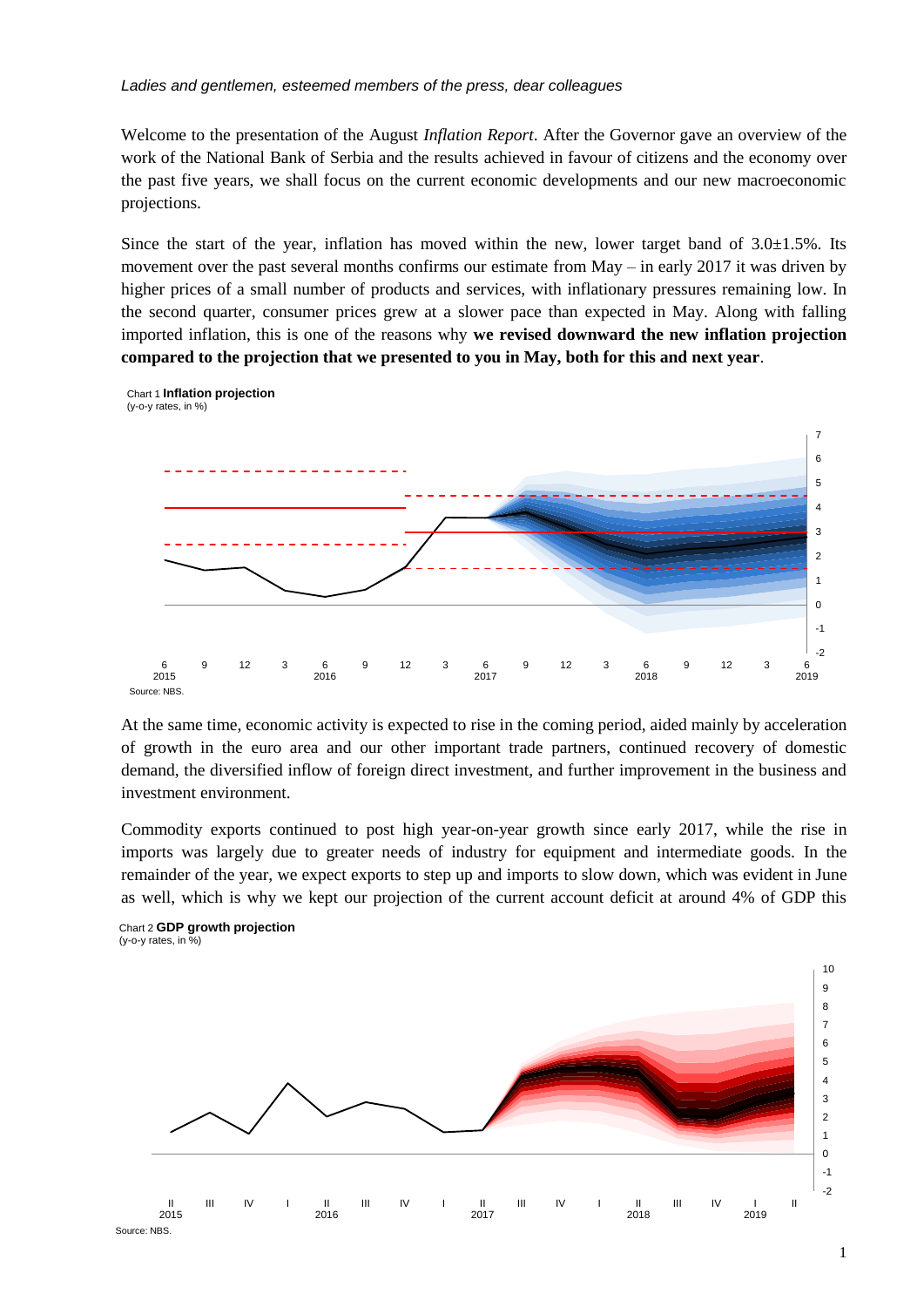year. The deficit will remain fully covered by the net inflow of foreign direct investment, whose 2017 projection was revised to EUR 1.7 billion as the realisation so far has been higher than expected, exceeding by over 12% the inflow recorded in the same period last year.

Positive fiscal trends continued, with a general government surplus of 2.1% of GDP in the first half of the year, **fuelled mainly by rising fiscal revenue**. Excluding interest expenses, the surplus equalled 5.7% of GDP. Central government public debt, whose upward trajectory was reversed last year owing to fiscal efforts, continued to contract this year.

Developments in the international environment over the past months were marked by the improved outlook for global growth, notably in the euro area. The European Central Bank revised upward its projection for euro area growth, expecting its broad distribution, both sector-wise and geographically. Expected faster euro area growth had a positive effect on the outlook in the surrounding countries, which are our important trade partners as well.

\* \* \*



Despite the acceleration of economic growth, inflationary pressures in most countries remain weak, largely on account of the repeated drop in global oil prices. Determined mainly by supply-side factors, in the second quarter global oil prices oscillated between USD 44 and 55 per barrel, underperforming the March figure by 8.5% at end-June. They edged higher in July, but not above USD 52 per barrel. End-July oil futures, which we used in the projection, indicate that oil prices will touch USD 53 per barrel and will not change significantly until the end of 2018. On the other hand, growth in global primary agricultural commodity prices, which began in the first quarter, continued into the second quarter.



Chart 6 **Prices of primary agricultural commodities and their futures** (USD/t)



Source: CBOT - Chicago Boаrd of Trade.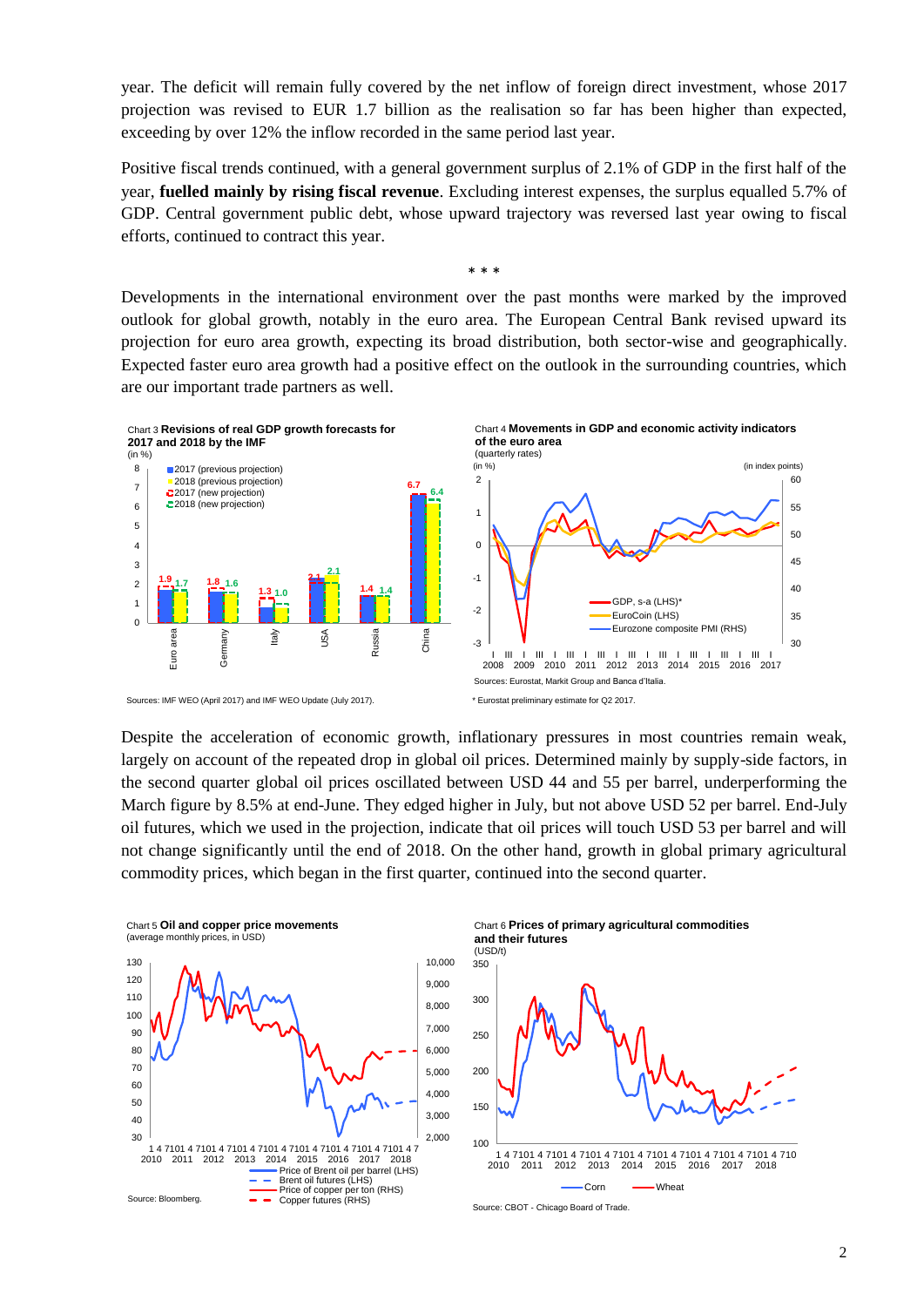As inflationary pressures are subdued, interest rates of most central banks are still at their lowest. In addition, some central banks continue to apply unconventional monetary policy measures, notably the European Central Bank. On the other hand, the Federal Reserve System again raised its federal funds rate in June and announced it would start to normalise its balance sheet until the end of the year, by reducing its reinvestment of repayments of principal on securities purchased in the quantitative easing programme.

The divergence of monetary policies of leading central banks is creating more uncertainty surrounding global capital flows to emerging economies, Serbia included. However, better outlook for global economic growth raised investor sentiment in the international financial market, which positively reflected on movements in the domestic foreign exchange market, where appreciation pressures prevailed in the second quarter and continued into July. In general, appreciation pressures in the said period were due to better export performance of our economy, a high inflow of foreign direct investment, the return of foreign investors to the government dinar securities market, the seasonal increase in inflows of remittances and growth in FX-indexed bank assets. Relative stability in the foreign exchange market has for quite some time been supported by the improvement in macroeconomic fundamentals, which resulted in the decline in the country risk premium in August to the lowest level on record. To ease excessive short-term strengthening of the dinar against the euro, the National Bank of Serbia intervened in the foreign exchange market by buying EUR 505.0 million in the second quarter, EUR 165.0 million in July and EUR 145 million in August.



The decline in the country risk premium and interbank competition helped further reduce the private sector's costs of borrowing. The average interest rate on new dinar loans to corporates and households was cut by 0.9 percentage points in the second quarter to 8.5% in June, while the rate on new euroindexed loans lost 0.2 percentage points, coming at 3.1%. Lower costs of borrowing and the recovery of the economy and the labour market boosted credit activity. In June it accelerated to 4.5% year-on-year and, excluding the effect of NPL write-offs, to 6.7%. Additional qualitative progress in the credit market was made in the segment of housing loans, which in the second quarter posted the highest quarterly growth since 2011, when the subsidised housing lending programme was in place as well. In addition, the share of non-performing loans was at the lowest level since April 2009. In the two years since the adoption of the NPL Resolution Strategy, they dropped by close to 7 percentage points to 15.6% in June.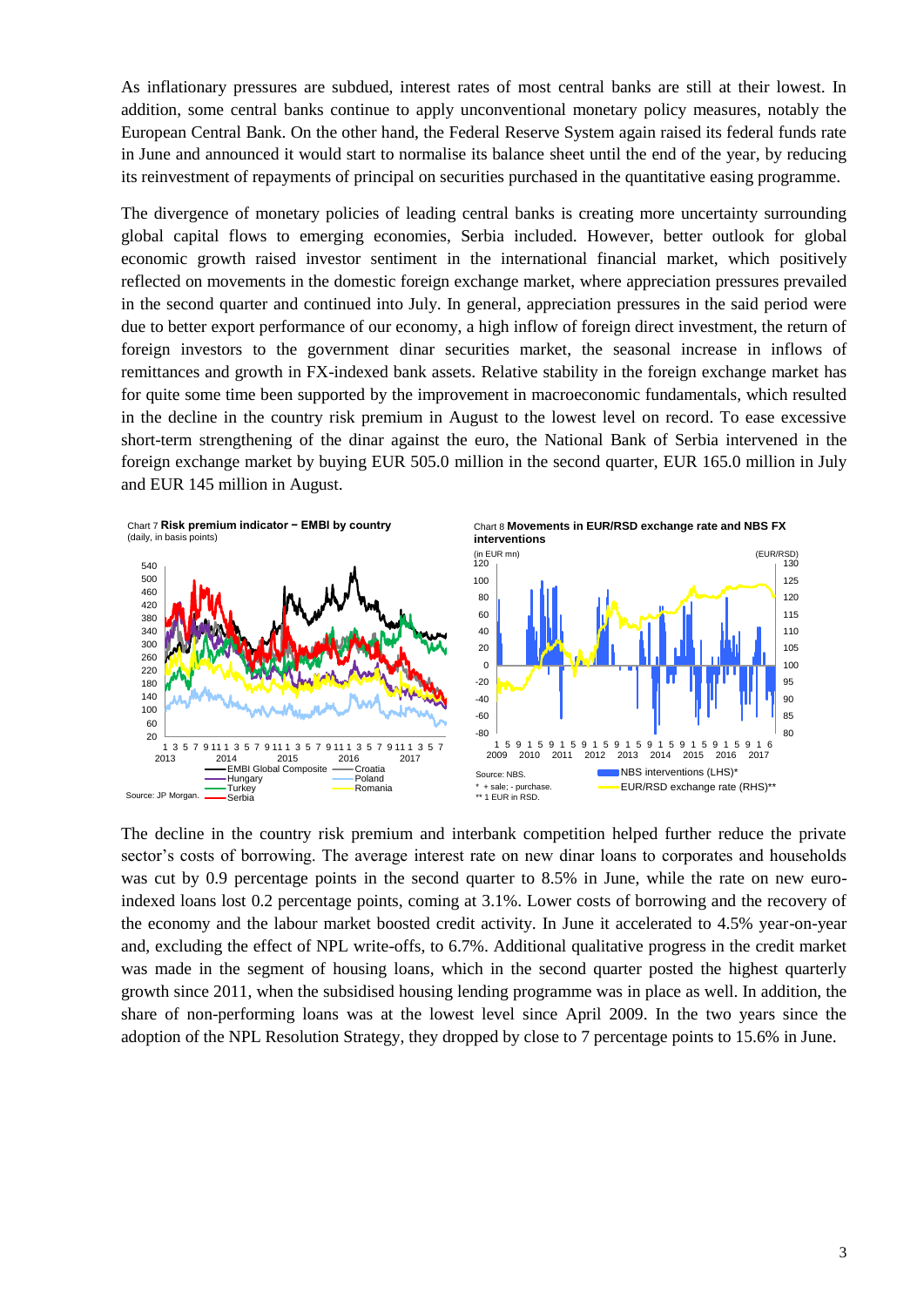Chart 9 **Interest rates on new dinar and euro-indexed loans to corporates and households\*** (3m moving averages, in %)

![](_page_4_Figure_1.jpeg)

![](_page_4_Figure_2.jpeg)

Chart 10 **Lending activity and GDP** 

(y-o-y rates, in %)

\* \* \*

Economic developments since the start of the year were considerably hampered by adverse weather effects that reflected above all on energy and agriculture, while domestic and external demand continued to have a positive effect. According to estimates of the Statistical Office of the Republic of Serbia, GDP growth in the second quarter measured 1.3% year-on-year. In the second quarter, the mining and energy sectors started to recover, and positive trends in manufacturing and service sectors continued.

At year level, GDP growth should be driven by industry and service sectors on the production side. Construction is also expected to contribute positively, while agriculture will be a drag. On the expenditure side, we expect growth to be driven by investment and exports, with a rising contribution of household consumption. GDP growth in 2018 should accelerate owing to the further recovery of household consumption and the continued rise in investment and exports on the back of growing external demand and improvement of the business environment.

A more favourable outlook for euro area growth will act as a fillip to economic activity in Serbia and the surrounding countries, but risks to the projection for this year are asymmetric downward, primarily due to the impact of adverse weather on agriculture and energy. Given that the downward risks to the projection this year are driven by supply-side shocks, whose effects on economic activity will be offset once the conditions normalise, risks are asymmetric upward for the next year on the same grounds.

Consumer prices picked up by 0.5% in the second quarter, less than expected in May. Inflation was driven by higher import prices of fruit and fresh meat and the prices of travel packages, while a factor working in the opposite direction was the decline in the prices of vegetables and firewood due to the waning of the effects of cold weather from the start of the year.

\* \* \*

The decline in year-on-year inflation in the past months to 3.2% in July confirmed the estimates from the May *Inflation Report* that the rise in prices at the start of the year was a one-off factor limited to a small number of products and services and that inflationary pressures are still low. This is also confirmed by core inflation, which has been low and stable since the start of the year at around 2%, equalling 1.7% in July, and by inflation expectations of the financial and corporate sectors, which are within the target band of the National Bank of Serbia both for one and two years ahead.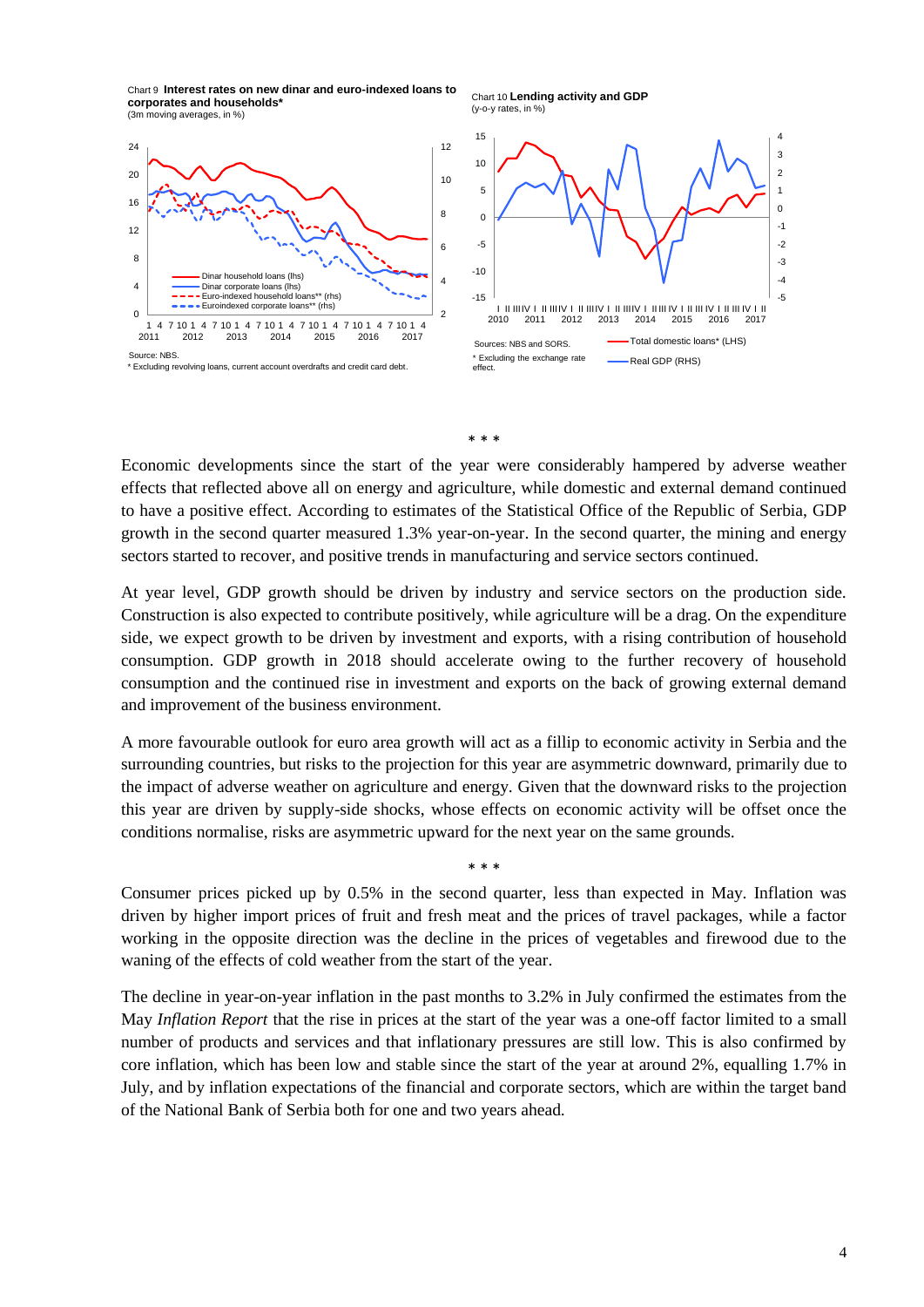![](_page_5_Figure_0.jpeg)

Under the short-term projection, inflation will drop further in August, as a result of the drop-out from year-on-year comparison of last year's meat price increase, after which in September it will rise to a level slightly higher than at the end of the second quarter.

## *In the medium run, as also indicated by our new central projection, year-on-year inflation will continue to move within the target tolerance band of 3.0±1.5% until the end of the projection horizon, i.e. in the next two years.*

The high base for petroleum product prices will slow inflation down in the coming period, while in early 2018, once this year's one-off price hikes of some products and services drop out of its calculation, inflation will decline below the current level. A gradual rise in global primary agricultural commodity prices and aggregate demand at home will work in the opposite direction.

![](_page_5_Figure_4.jpeg)

The new inflation projection is lower than stated in the May *Report*, both for this and next year. The projection was revised downward on account of a smaller than expected increase in consumer prices during the second quarter, and lower import prices expressed in dinars, both of primary agricultural commodities and oil.

The uncertainty of the projected inflation path relates primarily to future developments in the international commodity and financial markets and their effect on the prices of petroleum products and food at home, as well as to the impact of agrometeorological conditions on the success of this year's agricultural season. To a degree, the uncertainty also relates to administered price growth this and next year.